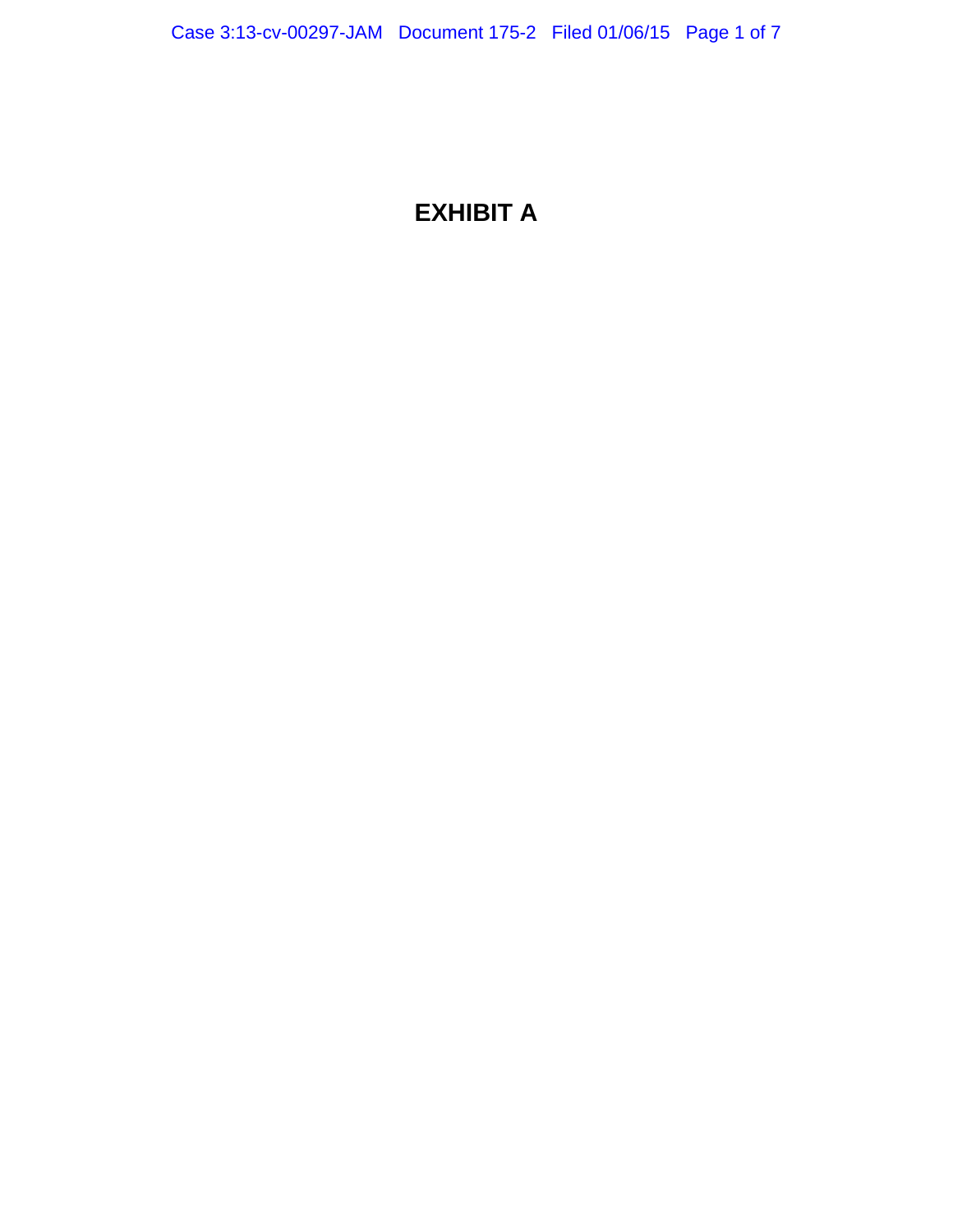Case 3:13-cv-00297-JAM Document 175-2 Filed 01/06/15 Page 2 of 7

 UNITED STATES DISTRICT COURT FOR THE DISTRICT OF CONNECTICUT

Civil No. 3:13-cv-00297 (JAM)

- - - - - - - - - - - - - - - - X BRUCE KIRBY, INC. AND BRUCE KIRBY, : Plaintiffs : the contract of the contract of the contract of the contract of the contract of the contract of the contract of VS : the contract of the contract of the contract of the contract of the contract of the contract of the contract of LASERPERFORMANCE (EUROPE) LIMITED, : QUARTER MOON, INCORPORATED, KARAYA (JERSEY) LIMITED, VELUM : LIMITED ITM SA (ANTIGUA AND : BARBUDA), INTERNATIONAL SAILING : FEDERATION LIMITED,<br>INTERNATIONAL LASER CLASS : INTERNATIONAL LASER CLASS : ASSOCIATION, AND FARZAD RASTEGAR, : Defendants : - - - - - - - - - - - - - - - - - -X

 Deposition of BRUCE KIRBY taken at the offices of St. Onge Steward Johnston & Reens, LLC, 986 Bedford Street, Stamford, Connecticut 06905-5619, before Clifford Edwards, LSR, Connecticut License No. SHR.407, a Professional Shorthand Reporter and Notary Public, in and for the State of Connecticut on June 13, 2014, at 10:53 a.m.

> DEL VECCHIO REPORTING SERVICES, LLC PROFESSIONAL SHORTHAND REPORTERS 117 RANDI DRIVE MADISON, CT 06443

HARTFORD NEW HAVEN STAMFORD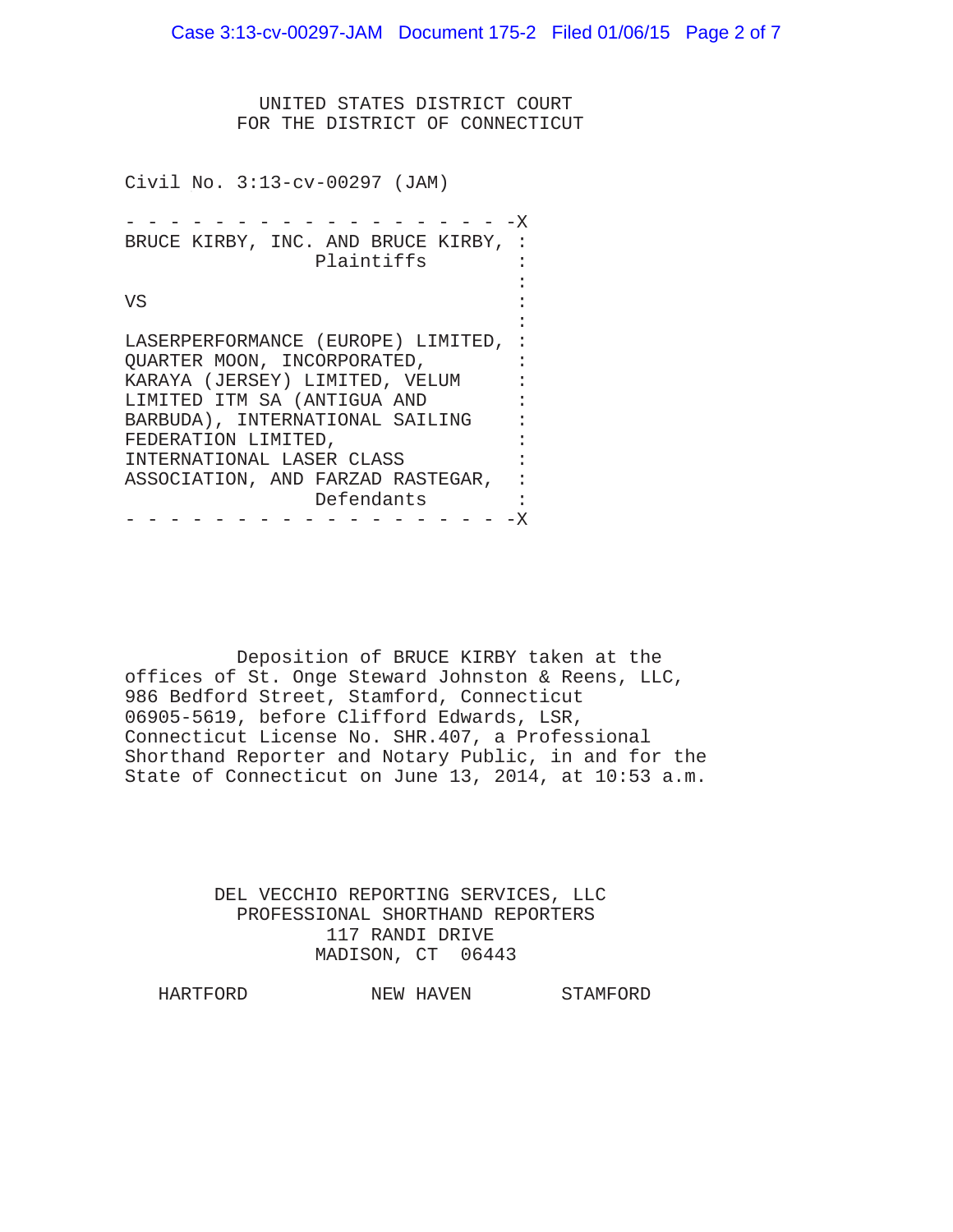A P P E A R A N C E S:

ON BEHALF OF THE PLAINTIFF:

ANDY I. COREA, ESQ. ST. ONGE STEWARD JOHNSTON & REENS, LLC 986 Bedford Street Stamford, Connecticut 06905-5619 acorea@ssjr.com litigation@ssjr.com t: 203.324.6155 xt. 4560 f: 203.327.1096

ON BEHALF OF THE DEFENDANTS, LASERPERFORMANCE

(EUROPE) LIMITED, QUARTER MOON, INCORPORATED:

SIMON I. ALLENTUCH, ESQ. NEUBERT, PEPE & MONTEITH, P.C. 195 Church Street, 13th Floor New Haven, Connecticut 06510-2026 sallentuch@npmlaw.com

ON BEHALF OF THE DEFENDANT, INTERNATIONAL LASER CLASS ASSOCIATION:

KEVIN C. CAIN, ESQ. ZIZIK, POWERS, O'CONNELL, SPAULDING & LAMONTAGNE, P.C. 690 Canton Street, Suite 306 Westwood, Massachusetts, 02090 kcain@zizikpowers.com t: 781.320.5441 c: 617.803.5416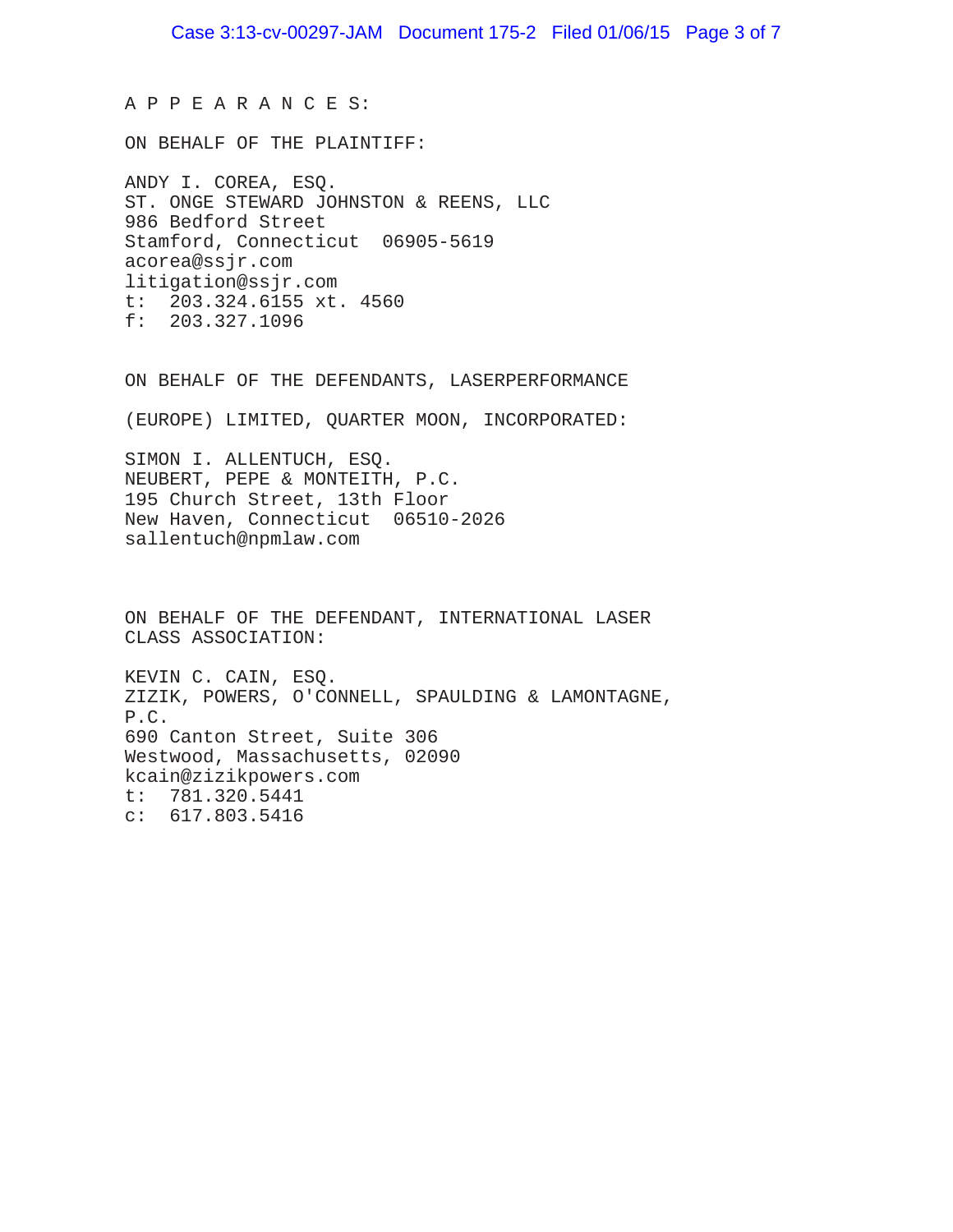A P P E A R A N C E S:

(continued)

ON BEHALF OF THE COUNTER CLAIM DEFENDANTS, PERFORMANCE SAILCRAFT AND GLOBAL SAILING:

KEVIN H. VANDERLEEDEN, ESQ. MCCORMICK, PAULDING & HUBER, LLP 1350 Main Street, Fifth Floor Springfield, Massachusetts 01103 vanderleeden@ip-lawyers.com 413.736.5401

f: 413.733.4543

ALSO PRESENT: WILLIAM S. CRANE, LASERPERFORMANCE BAHMAN KIA, LASERPERFORMANCE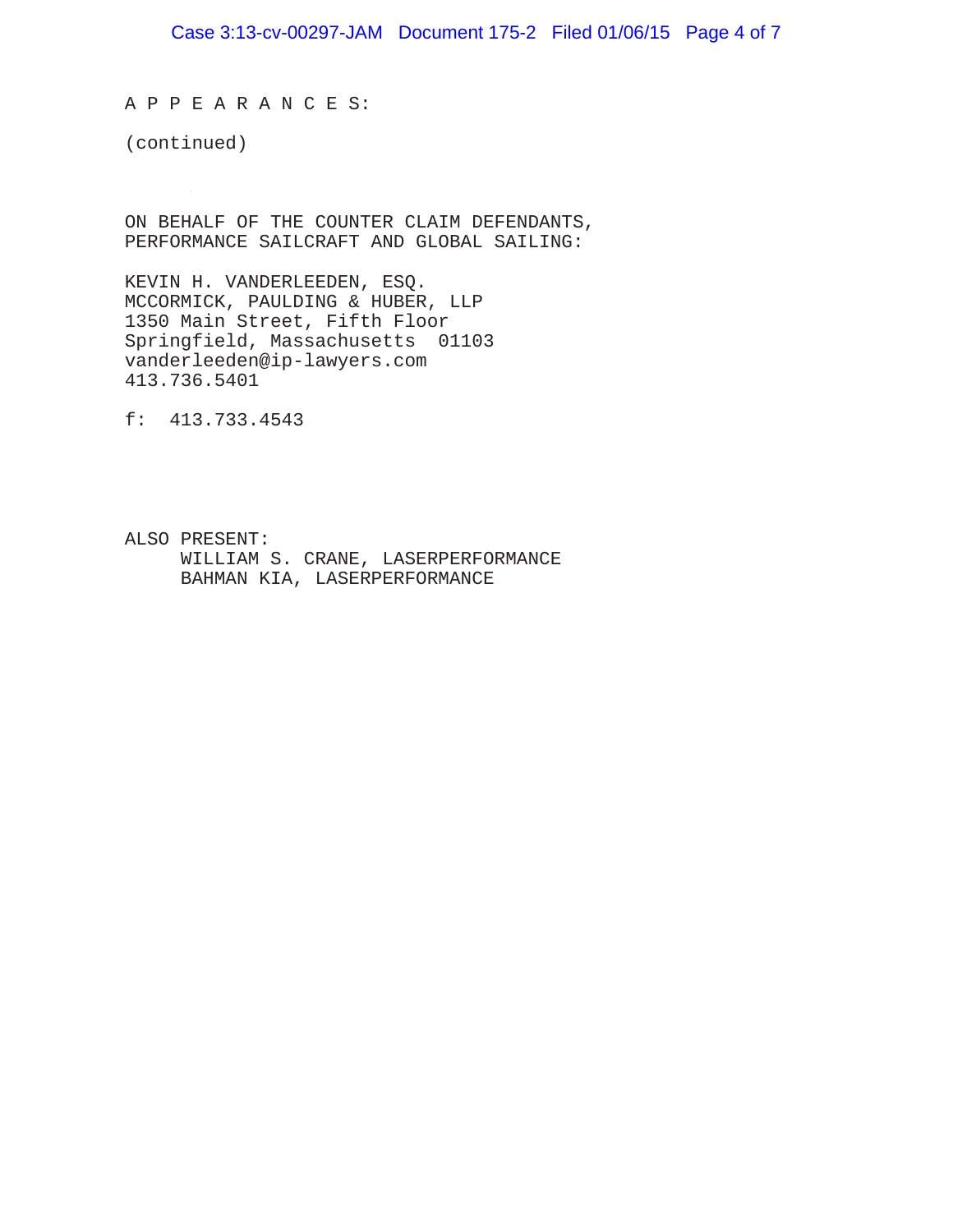## Case 3:13-cv-00297-JAM Document 175-2 Filed 01/06/15 Page 5 of 7

| $\mathbf 1$ |                   | and Bruce Kirby, Inc.                                                  |
|-------------|-------------------|------------------------------------------------------------------------|
| 2           | A                 | Uh-huh.                                                                |
| 3           | Q                 | Is that right?                                                         |
| 4           | А                 | I sometimes use Bruce Kirby Marine Design                              |
| 5           | on my letterhead. |                                                                        |
| 6           |                   | It's not an official -- Bruce Kirby,                                   |
| 7           |                   | Inc. is my corporation.                                                |
| 8           | Q                 | Okay. So Bruce Kirby Marine Design is                                  |
| 9           |                   | just a -- is just a trade name for you?                                |
| 10          | A                 | Yeah.                                                                  |
| 11          |                   | Q Okay. So do you have any other entities,                             |
| 12          |                   | other than Bruce Kirby, Inc.?                                          |
| 13          |                   | Do you own any other entities?                                         |
| 14          | Α                 | No.                                                                    |
| 15          | Q                 | Does Bruce Kirby have any employees?                                   |
| 16          | Α                 | My wife does the books.                                                |
| 17          |                   | Apart from that, it's just me.                                         |
| 18          | Q                 | Does it have any revenue?                                              |
| 19          | A                 | Yeah.                                                                  |
| 20          |                   | It -- I have the boats we mentioned                                    |
| 21          |                   | earlier that are still being built that I get                          |
| 22          | royalties from.   |                                                                        |
| 23          | O                 | So what boats do you currently get                                     |
| 24          | royalties from?   |                                                                        |
| 25          | Α                 | Well, the Sonar and the Ideal 18, Pixel<br>www.DelVecchioReporting.com |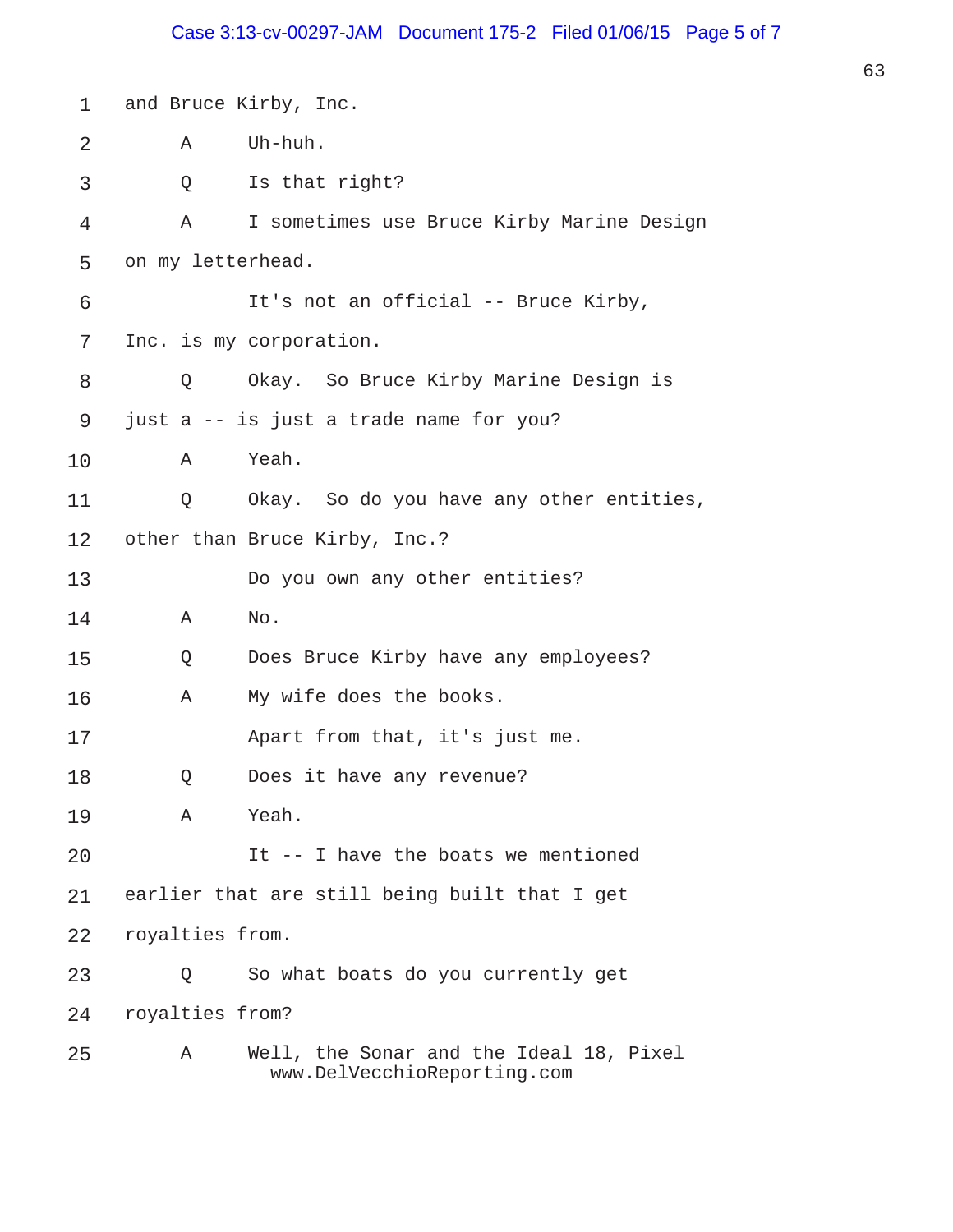## Case 3:13-cv-00297-JAM Document 175-2 Filed 01/06/15 Page 6 of 7

1 and -- I thought we named four before. 2 I have another design called a Norwalk 3 Island Sharpie. It's a little cruising boat. Old 4 fashioned sort of thing. 5 And those are being sold out of 6 Australia. And I do get a royalty check from the 7 Australians on that boat. 8 Q That's Performance Sailcraft Australia? 9 A Oh, no. No. 10 Different -- this fellow is down in 11 Adelaide. A fellow named Robert Ayliffe who runs 12 the Norwalk -- the Norwalk Island Sharpie business. 13 And sorry. I shouldn't be going on like 14 this. But I did a 38-foot custom one off for a 15 fellow about five years ago. So, you know, I may -- 16 I may get the, you know, custom stuff. 17 Q Okay. Does your wife do any work for 18 Bruce Kirby, Inc., other than bookkeeping? 19 A No. 20 Q And is she the person who keeps track of 21 the royalties due from entities that sell boats you 22 designed? 23 A Yes, she does. 24 Q Other than your counsel here, is there 25 anyone else or any other entity that does work for www.DelVecchioReporting.com